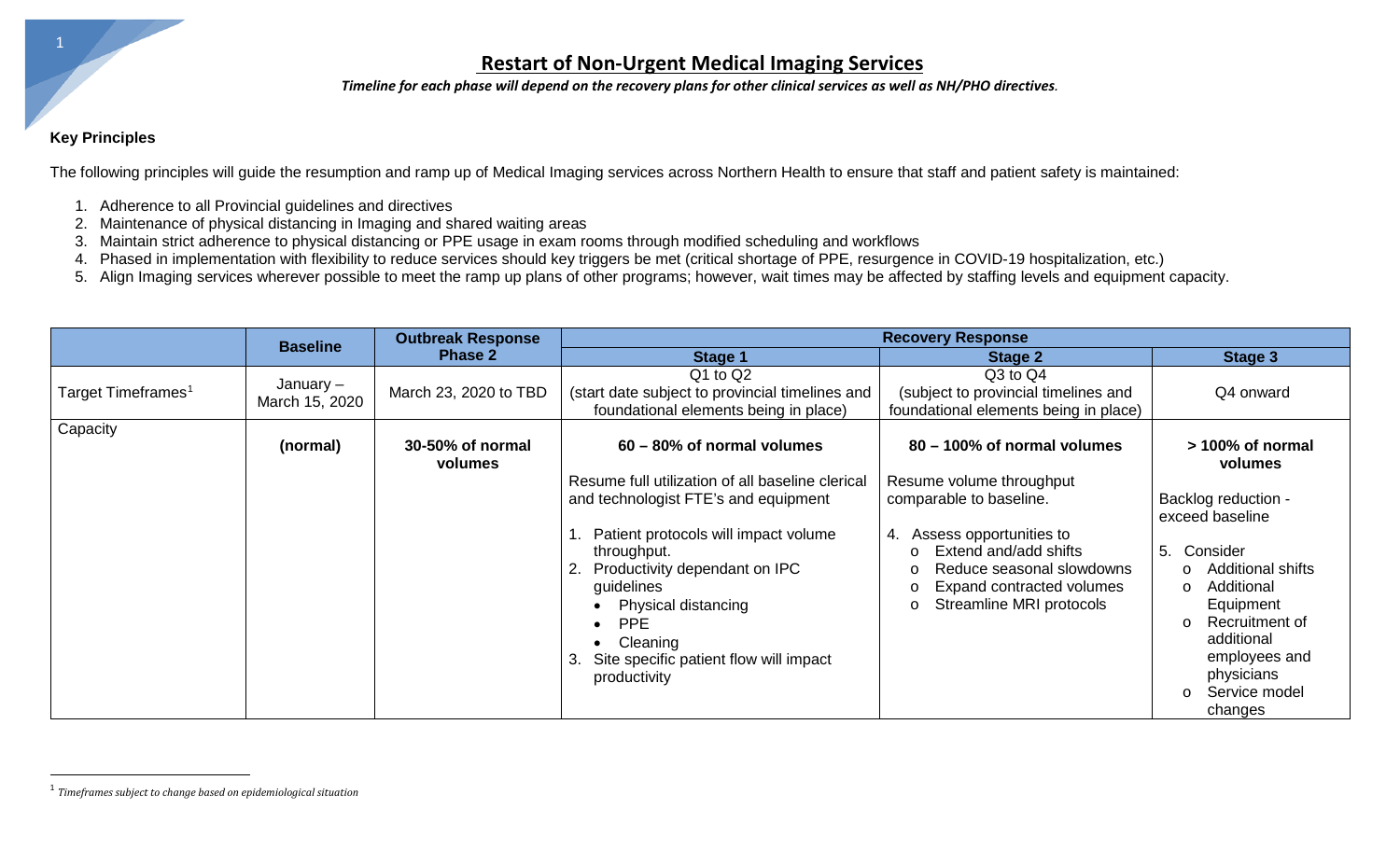# **Restart of Non-Urgent Medical Imaging Services**

*Timeline for each phase will depend on the recovery plans for other clinical services as well as NH/PHO directives.*

|                                                       | <b>Baseline</b> | <b>Outbreak Response</b>                                                                                                                                                           | <b>Recovery Response</b>                                                                                                                                                                                                                                                                                                                                                                                                                                       |                                                                                                                                                                                                                                                                                                                                                                                                                                                                                                                                                                                                    |                                                                                                                                                                                      |
|-------------------------------------------------------|-----------------|------------------------------------------------------------------------------------------------------------------------------------------------------------------------------------|----------------------------------------------------------------------------------------------------------------------------------------------------------------------------------------------------------------------------------------------------------------------------------------------------------------------------------------------------------------------------------------------------------------------------------------------------------------|----------------------------------------------------------------------------------------------------------------------------------------------------------------------------------------------------------------------------------------------------------------------------------------------------------------------------------------------------------------------------------------------------------------------------------------------------------------------------------------------------------------------------------------------------------------------------------------------------|--------------------------------------------------------------------------------------------------------------------------------------------------------------------------------------|
|                                                       |                 | <b>Phase 2</b>                                                                                                                                                                     | Stage 1                                                                                                                                                                                                                                                                                                                                                                                                                                                        | <b>Stage 2</b>                                                                                                                                                                                                                                                                                                                                                                                                                                                                                                                                                                                     | Stage 3                                                                                                                                                                              |
| <b>Foundational Elements</b><br>Required              |                 | Site-based exam<br>requisition review<br>process to ensure<br>appropriate urgency<br>assessment<br>Clinical protocols<br>PPE and IPC<br>$\circ$<br>guidelines impact<br>throughput | Recovery IPC guidelines for MI known<br>Site patient workflow and physical<br>distancing plan in place.<br>Adequate supply chain (PPE, imaging<br>supplies)<br>Patient prioritization guidelines (based<br>on provincially identified categories and<br>percentage of time waiting over target)<br>MIAC guidance on prioritization<br>Extra resources may be needed* at<br>facilities with large backlogs to assist<br>with booking and prioritizing patients. | Adequate supply chain (PPE,<br>$\bullet$<br>imaging supplies)<br>Technologist availability (casuals,<br>PT, etc.)<br>Funding model to support<br>$\bullet$<br>increased labour costs, supply<br>costs should return to base level,<br>unless there are COVID related<br>supply cost increases.<br>Consider IT solutions to<br>$\bullet$<br>streamline booking/self booking<br>processes<br>Consider patient/facility flow<br>$\bullet$<br>bottleneck & restrictions<br>Extra resources may be<br>needed* at facilities with large<br>backlogs to assist with booking<br>and prioritizing patients. | Adequate supply chain<br>(PPE, imaging<br>supplies)<br><b>Extra resources may</b><br>be needed*, contract<br>or agency personnel<br>Funding model to<br>support expanded<br>capacity |
| Measurement/Monitoring<br>Approach                    |                 | Weekly assessment<br>of exam volumes by<br>site and modality                                                                                                                       | Monitoring and responding to issues as<br>they arise<br>Oversight of site processes ensuring<br>staff and patient safety<br>Monitoring staff and patient safety                                                                                                                                                                                                                                                                                                | Exam volume monitoring<br>$\bullet$<br>Productivity reviews<br>$\bullet$<br><b>Wait Time Reviews</b><br>$\bullet$<br>Supply usage monitoring<br>$\bullet$<br><b>Budget management</b><br>$\bullet$                                                                                                                                                                                                                                                                                                                                                                                                 | Exam volume<br>monitoring<br><b>Productivity reviews</b><br><b>Wait Time Reviews</b><br>Budget/supply<br>management                                                                  |
| Lead Time Activities prior<br>to moving to this Phase |                 |                                                                                                                                                                                    | <b>Staff and Radiologist</b><br>engagement/communication<br>Discontinue cancellation of exams<br>2.<br>Implementation of clinical protocols<br>3.<br>Adapt physical layout to support<br>$\circ$<br>physical distancing requirements<br>Provide additional education on PPE<br>$\circ$<br>and IPC requirements                                                                                                                                                 | <b>Staff and Radiologist</b><br>engagement/communication<br>HR workforce planning activities<br>2.<br>a. HR and Union support for<br>contract staff extended<br>scheduling<br><b>Radiologist Capacity</b><br>b.<br>Support services<br>C.                                                                                                                                                                                                                                                                                                                                                          | Equipment<br>planning/purchase may<br>be required.<br>2. HR workforce<br>planning; training and<br>recruitment for clerical,<br>technical and clinical                               |